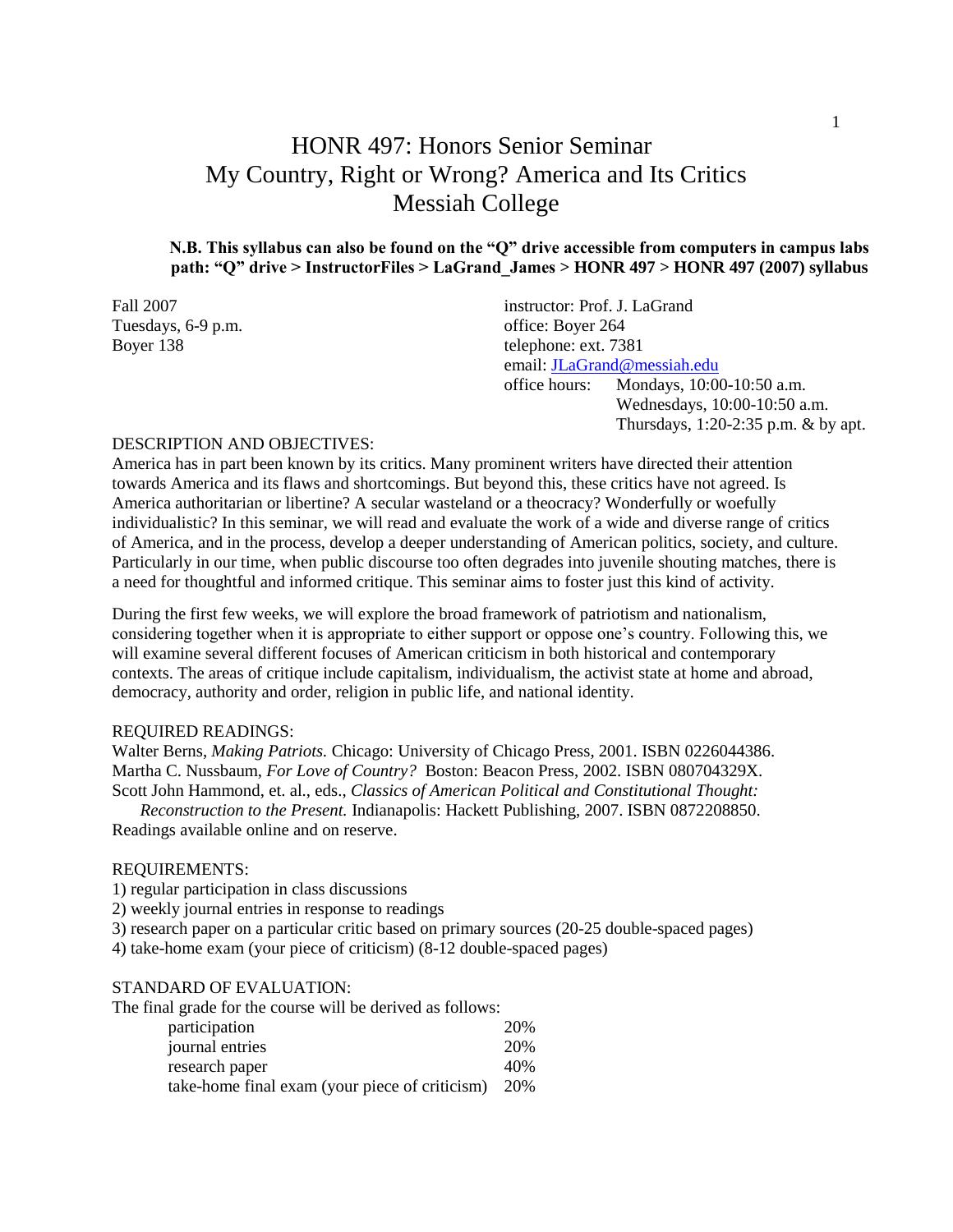### JOURNAL ENTRIES:

Students are required to keep a journal to be used to respond to weekly readings. You have latitude in how you respond, but following are some questions you might ask yourself:

- What is the background or context to the reading?
- What is the author's objective?
- Who is the author's primary audience?
- What strategies (logical, rhetorical, etc.) does the author use?
- What are the problems in the author's argument?
- In what ways is the author particularly insightful or interesting?
- Are you ultimately convinced by the author?
- How might someone unconvinced by the reading (either then or now) respond?
- How do the various authors for a week connect? Are they able to be synthesized in any way or are there profound differences among them?
- What are the present-day implications or applications of the reading?

You should write and submit a journal entry each week. This should be sent to the instructor's email address [\(JLaGrand@messiah.edu\)](mailto:JLaGrand@messiah.edu) and is due at noon each Tuesday the class meets.

### RESEARCH PAPER:

Each student will write a research paper of 20-25 double-spaced pages on an American critic of your choosing. You'll find a partial list of critics below, although you should not be constrained by this list. Your paper must make extensive use of primary sources (i.e. the actual writings of the critic you've chosen.) It should not be primarily biographical, but rather focus on an individual's thought and writings. The following is a list of deadlines for the research paper:<br>Sept. 25 topic for essay due via email

- topic for essay due via email
- Oct. 9 tentative title of essay and bibliography due via email
- Nov. 6 first draft of research paper due
- Dec. 11 final draft of research paper due

### TAKE-HOME FINAL EXAM (YOUR PIECE OF CRITICISM):

The final exam will be a take-home essay. You will write your own piece of criticism--focusing on some aspect of American politics, society, or culture in 8-10 double-spaced pages. This essay should include both a synthesis of relevant journal entries over the course of the semester and incorporate new material. You are encouraged to connect your essay to ways of thinking in part influenced by your religious commitments or your Christian worldview.

### NOTE ON ACADEMIC INTEGRITY:

Academic dishonesty of any kind (including cheating and plagiarism) violates the community standards of Messiah College, as well as those of the larger community of scholars into which you enter through this course. As such, any cases will be punished appropriately. However, please do not hesitate to talk to the instructor if you have questions about how to use or cite outside sources or about any other matter of academic practice. Messiah College's academic integrity policy may be found here: [www.messiah.edu/academics/advising\\_handbook/academic\\_policies/integrity.pdf](http://www.messiah.edu/academics/advising_handbook/academic_policies/integrity.pdf)

### NOTE ON AMERICANS WITH DISABILITIES ACT:

Any student whose disability falls within ADA guidelines should inform the instructor at the beginning of the semester of any special accommodations or equipment needs necessary to complete the requirements for this course. Students must register documentation with the Office of Disability Services (Hoffman 101).If you have questions, call extension 5382.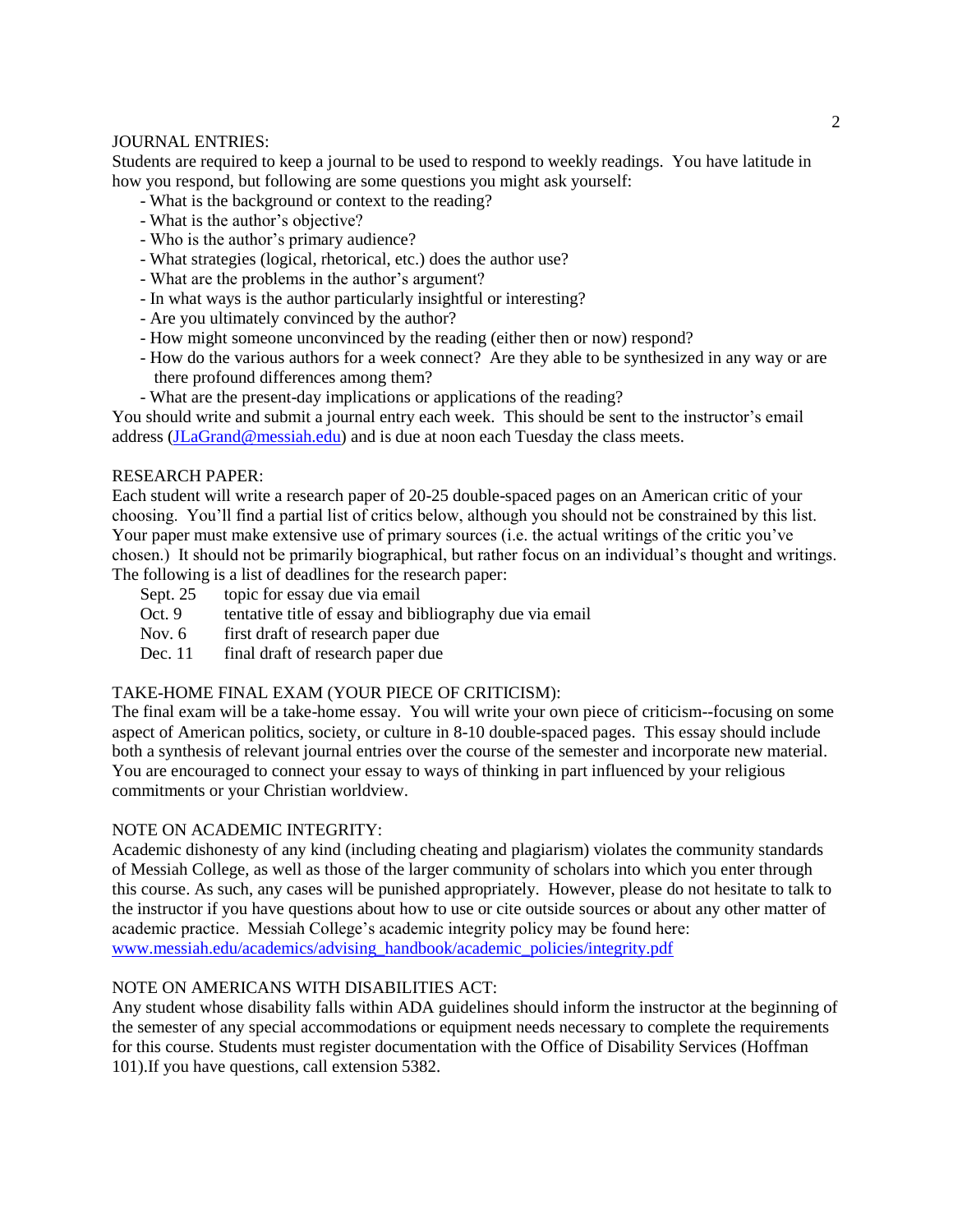## SCHEDULE

#### [NOTE: ALL DETAILS SUBJECT TO CHANGE]

#### **Sept. 4 - Introduction to Course**

### **Sept. 11 - Patriotism and Nationalism**

READING: Walter Berns, *Making Patriots* (2001)

#### **Sept. 18 - Patriotism and Nationalism (cont.)**

READING: Martha C. Nussbaum, *For Love of Country?* (2002)

### **Sept. 25 - Patriotism and Nationalism (cont.)**

READING: John Phillips Souza, "The Stars and Stripes Forever" (1897) Hammond, pp. 217-218 Katherine Lee Bates, "America the Beautiful" (1913) Hammond, pp. 216-217 Woody Guthrie, "God Blessed America (This Land Was Made for You and Me)" (1940) Hammond, p. 461 H. L. Mencken, "On Being an American" (1922) - selections Hammond, pp. 427-436 Allen Ginsberg, "America" (1956) Hammond, pp. 588-589 Harvey C. Mansfield, "The Teaching of Citizenship" (1984) available online through JStor Howard Zinn, "The Scourge of Nationalism" (2005) <http://www.commondreams.org/views05/0516-29.htm> John D. Roth, *Choosing Against War: A Christian View* (2002) - chapter 5: "In God We Trust--The Dilemmas of Christian Citizenship" on reserve Richard Mouw, "Patriotism as Idolatry" (2002) [http://www.beliefnet.com/story/101/story\\_10114\\_1.html](http://www.beliefnet.com/story/101/story_10114_1.html) Peter C. Meilaender, "Christians as Patriots" (2003) [http://www.firstthings.com/article.php3?id\\_article=440&var\\_recherche=patriotism](http://www.firstthings.com/article.php3?id_article=440&var_recherche=patriotism) Wilfred M. McClay, "The Mixed Nature of American Patriotism" (2003) available online through Academic Search Premier David P. Gushee, "What's Right About Patriotism" (2006) <http://www.christianitytoday.com/ct/2006/july/4.48.html>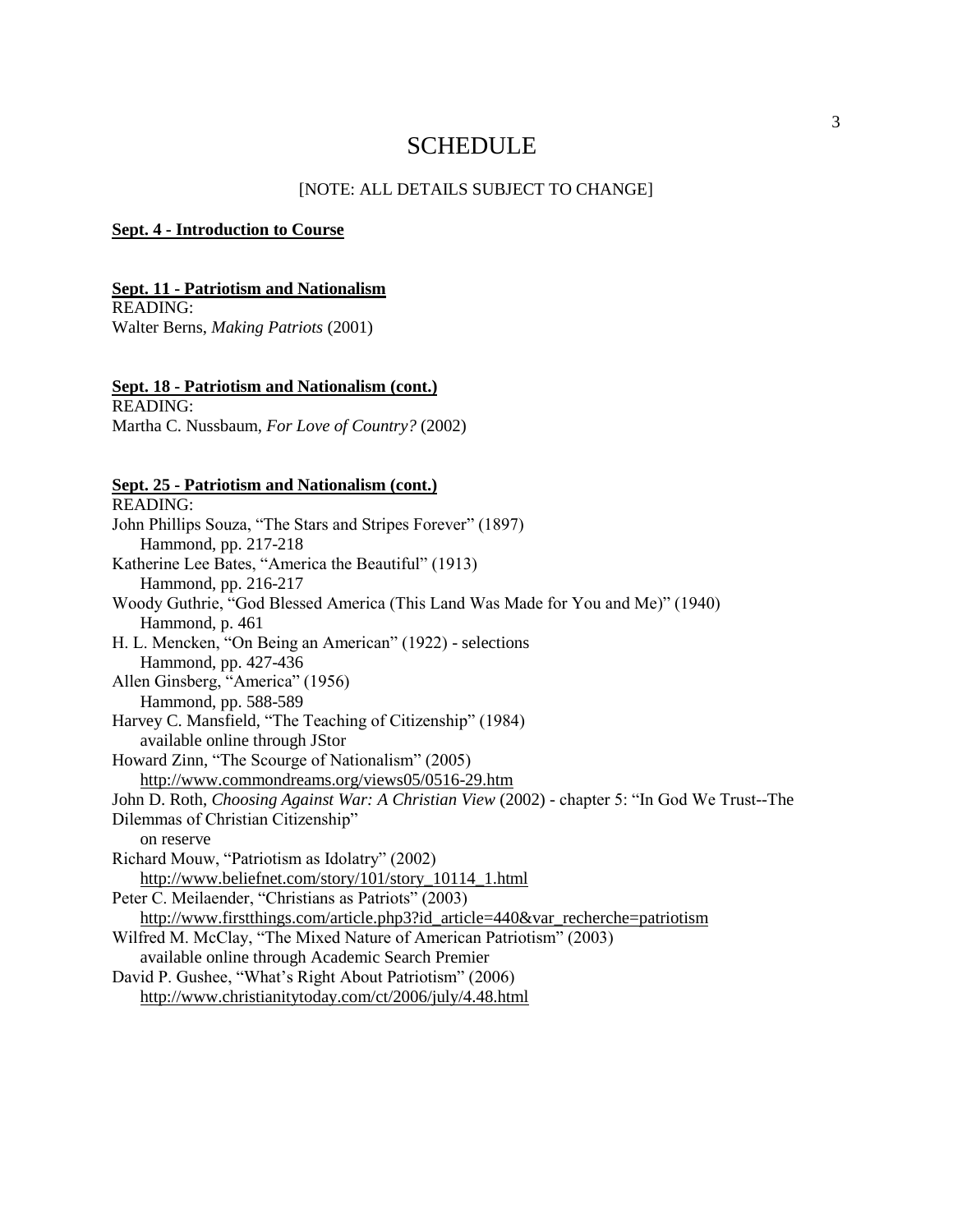### **Oct. 2 - Economic Freedom and Capitalism**

| READING:                                                                                          |
|---------------------------------------------------------------------------------------------------|
| Henry George, <i>Progress and Poverty</i> (1879) - selections                                     |
| Hammond, pp. 144-156                                                                              |
| Thorstein Veblen, <i>Theory of the Leisure Class</i> (1899) - selections                          |
| Hammond, pp. 250-263                                                                              |
| Upton Sinclair, <i>The Jungle</i> (1906) - selections                                             |
| Hammond, pp. 273-284                                                                              |
| Eugene V. Debs, "Speech at Indianapolis" (1909) - selections                                      |
| Hammond, pp. 287-290                                                                              |
| Eugene V. Debs, "Speech to the Court" (1918) - selections                                         |
| Hammond, pp. 373-374                                                                              |
| Emma Goldman, "Anarchism: What It Really Stands For" (1911) - selections                          |
| Hammond, pp. 337-343                                                                              |
| Friedrich Hayek, <i>The Road to Serfdom</i> (1944) - selections                                   |
| http://jim.com/hayek.htm                                                                          |
| Irving Kristol, "When Virtue Loses All Her Loveliness" (1970)                                     |
| Hammond, pp. 758-765                                                                              |
| Milton Friedman, "Economic Freedom, Human Freedom, Political Freedom" (1991)                      |
| http://www.calculemus.org/lect/07pol-gosp/frlect.pdf                                              |
| Penner debate between Ronald Sider and Michael Novak (2001)                                       |
| http://www.wheaton.edu/CACE/resources/discernment/GlobalizationChristianEthics.pdf - pp. 2-5 only |
|                                                                                                   |

### **Oct. 9 - Individualism**

| <b>READING:</b>                                                                                  |
|--------------------------------------------------------------------------------------------------|
| John L. O'Sullivan, "The Great Nation of Futurity" (1839)                                        |
| http://web.utk.edu/~mfitzge1/docs/374/GNF1839.pdf                                                |
| Abraham Lincoln, "Special Session Message" (1861)                                                |
| http://www.fordham.edu/halsall/mod/1861lincoln-special.html                                      |
| Abraham Lincoln, "Speech to the One Hundred Sixty-sixth Ohio Regiment" (1864)                    |
| http://showcase.netins.net/web/creative/lincoln/speeches/ohio.htm                                |
| Andrew Carnegie, "Wealth" (1889)                                                                 |
| http://alpha.furman.edu/~benson/docs/carnegie.htm                                                |
| Edward Bellamy, Looking Backward (1889) - chapter 1                                              |
| http://xroads.virginia.edu/~hyper/BELLAMY/ch01.html                                              |
| Jane Addams, "The Subjective Necessity of Social Settlements" (1893)                             |
| http://tigger.uic.edu/depts/hist/hull-maxwell/vicinity/nws1/documents/html/subobj/subjective.htm |
| Herbert Hoover, American Individualism (1922) - selections                                       |
| http://www.hooverassociation.org/amid.htm                                                        |
| Herbert Hoover, "Campaign Speech on Rugged Individualism" (1928)                                 |
| Hammond, pp. 395-403                                                                             |
| Michael J. Sandel, "The Procedural Republic and the Unencumbered Self" (1984)                    |
| Hammond, pp. 794-803                                                                             |
| Amitai Etzioni, "The Responsive Community: A Communitarian Perspective" (1996)                   |
| available online through JStor                                                                   |
| Wilfred M. McClay, "Individualism and Its Discontents" (2001)                                    |
| http://www.vqronline.org/articles/2001/summer/mcclay-individualism-its-discontents/              |
|                                                                                                  |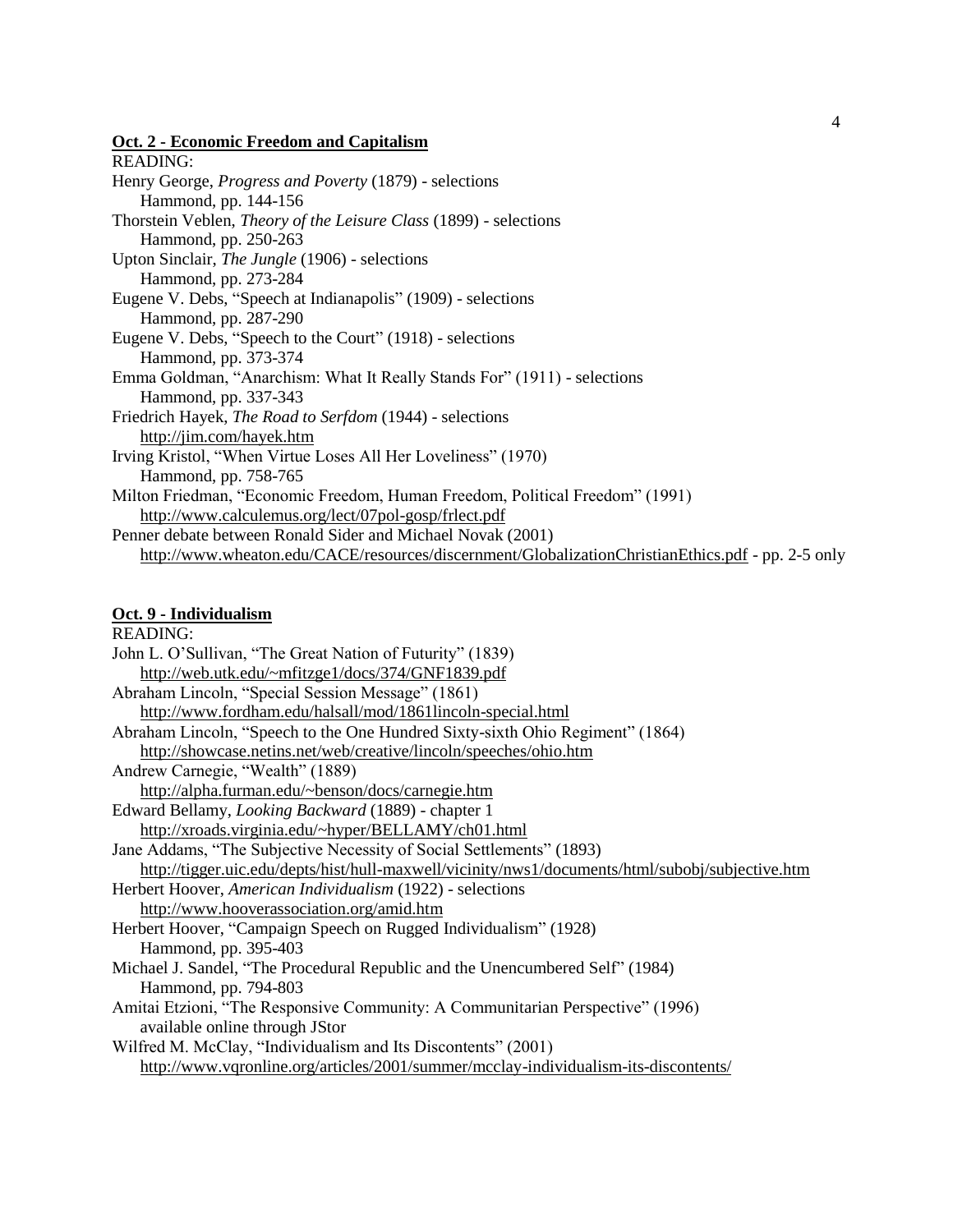#### **Oct. 16 - The Activist State at Home**

#### READING:

- William Graham Sumner, *What Social Classes Owe To Each Other* (1883) selections [http://wps.prenhall.com/wps/media/objects/107/109902/ch17\\_a3\\_d1.pdf](http://wps.prenhall.com/wps/media/objects/107/109902/ch17_a3_d1.pdf)
- Herbert Croly, *The Promise of American Life* (1909) selections Hammond, pp. 296-314
- Theodore Roosevelt, "The New Nationalism" (1910) <http://teachingamericanhistory.org/library/index.asp?document=501>
- Woodrow Wilson, "The New Freedom" (1912) selections
	- Hammond, pp. 324-328
- Franklin D. Roosevelt, "Commonwealth Club Address" (1932) Hammond, pp. 403-409

### **Oct. 23 - The Activist State at Home (cont.)**

READING: C. Wright Mills, *The Power Elite* (1956) - selections Hammond, pp. 561-574 C. Wright Mills, "Letter to the New Left" (1960) <http://www.marxists.org/subject/humanism/mills-c-wright/letter-new-left.htm> John Kenneth Galbraith, *The Affluent Society* (1958) - chapter 18: "The Theory of Social Balance" on reserve Lyndon B. Johnson, "The Great Society" (1964) <http://www.americanrhetoric.com/speeches/lbjthegreatsociety.htm> Ronald Reagan, "A Time for Choosing" (1964) Hammond, pp. 674-679 Ronald Reagan, "Address before the Conservative Political Action Committee" (1974) Hammond, pp. 817-822 Ronald Reagan, "First Inaugural Address" (1981) Hammond, pp. 822-825 Robert Nozick, *Anarchy, State and Utopia* (1974) - selections Hammond, pp. 780-785 Roberto Unger and Cornel West, "Progressive Politics and What Lies Ahead" (1998) Hammond, pp. 917-920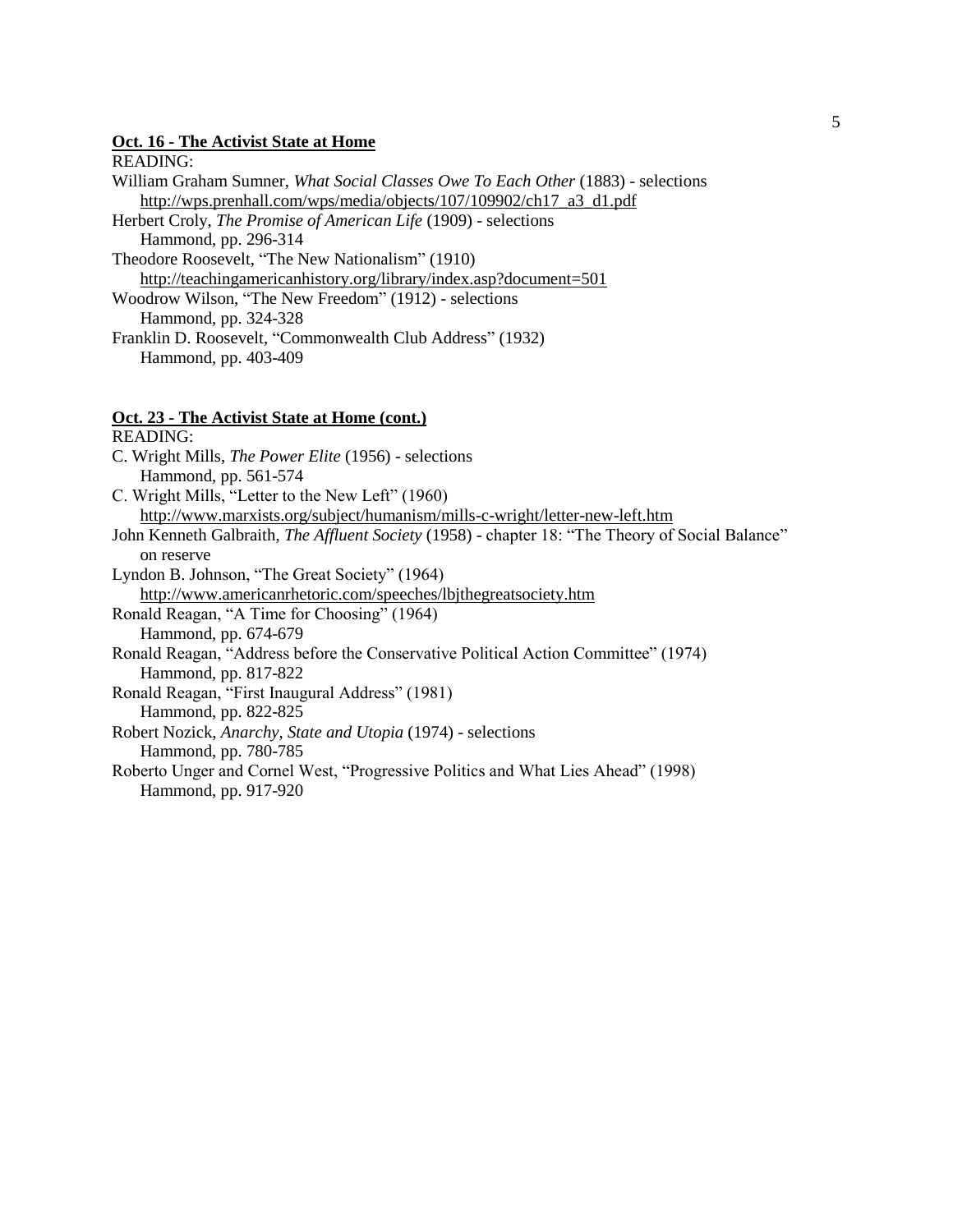#### **Oct. 30 - The Activist State Abroad**

| READING:                                                                     |
|------------------------------------------------------------------------------|
| Josiah Strong, Our Country (1885) - selections                               |
| http://www.assumption.edu/users/McClymer/hi119net/Josiah Strong1             |
| Alfred J. Beveridge, "The March of the Flag" (1898)                          |
| http://www.fordham.edu/halsall/mod/1898beveridge.html                        |
| Theodore Roosevelt, "Corollary to the Monroe Doctrine" (1904)                |
| http://www.ourdocuments.gov/doc.php?doc=56&page=transcript                   |
| Jane Addams, "Chicago Liberty Address" (1899)                                |
| Hammond, pp. 263-265                                                         |
| Mark Twain, The Curious Republic of Gondour (1875) - selections              |
| Hammond, pp. 132-134                                                         |
| Mark Twain, "To the Person Sitting in the Darkness" (1901)                   |
| Hammond, pp. 265-271                                                         |
| Mark Twain, "The War Prayer" (1905)                                          |
| http://www.midwinter.com/lurk/making/warprayer.html                          |
| Robert LaFollette, "Address on Free Speech in Wartime" (1917) - selections   |
| Hammond, pp. 345-347                                                         |
| Reinhold Niebuhr, The Irony of American History (1952) - selections          |
| Hammond, pp. 509-517                                                         |
| Jeanne Kirkpatrick, "Dictatorships and Double Standards" (1979) - selections |
| Hammond, pp. 805-817                                                         |
| Paul Berman, "A Friendly Drink in a Time of War" (2004)                      |
| http://www.dissentmagazine.org/article/?article=399                          |
| Patrick J. Buchanan, "Whose War?" (2003)                                     |
| http://www.amconmag.com/03_24_03/cover.html                                  |
| Howard Zinn, "America's Blinders" (2006)                                     |
| http://alternet.org/waroniraq/34984/                                         |
|                                                                              |

#### **Nov. 6 - The Meaning of Democracy**

### **first draft of research paper DUE**

### READING: Walter Lippmann, *The Phantom Public* (1925) - selections Hammond, pp. 381-391 John Dewey, *Liberalism and Social Action* (1935) - selections Hammond, pp. 416-426 Dwight D. Eisenhower, "Farewell Address" (1960) Hammond, pp. 575-577 Tom Hayden and SDS, "The Port Huron Statement" (1962) - selections Hammond, pp. 630-644 Christopher Lasch, *The Revolt of the Elites and the Betrayal of Democracy* (1995) - chapter 4: "Does Democracy Deserve to Survive?" on reserve Jean Bethke Elshtain, "Democracy at Century's End" (1996) available online through Academic Search Premier Amy Gutmann and Dennis Thompson, "Deliberative Democracy" (1998) available online through Academic Search Premier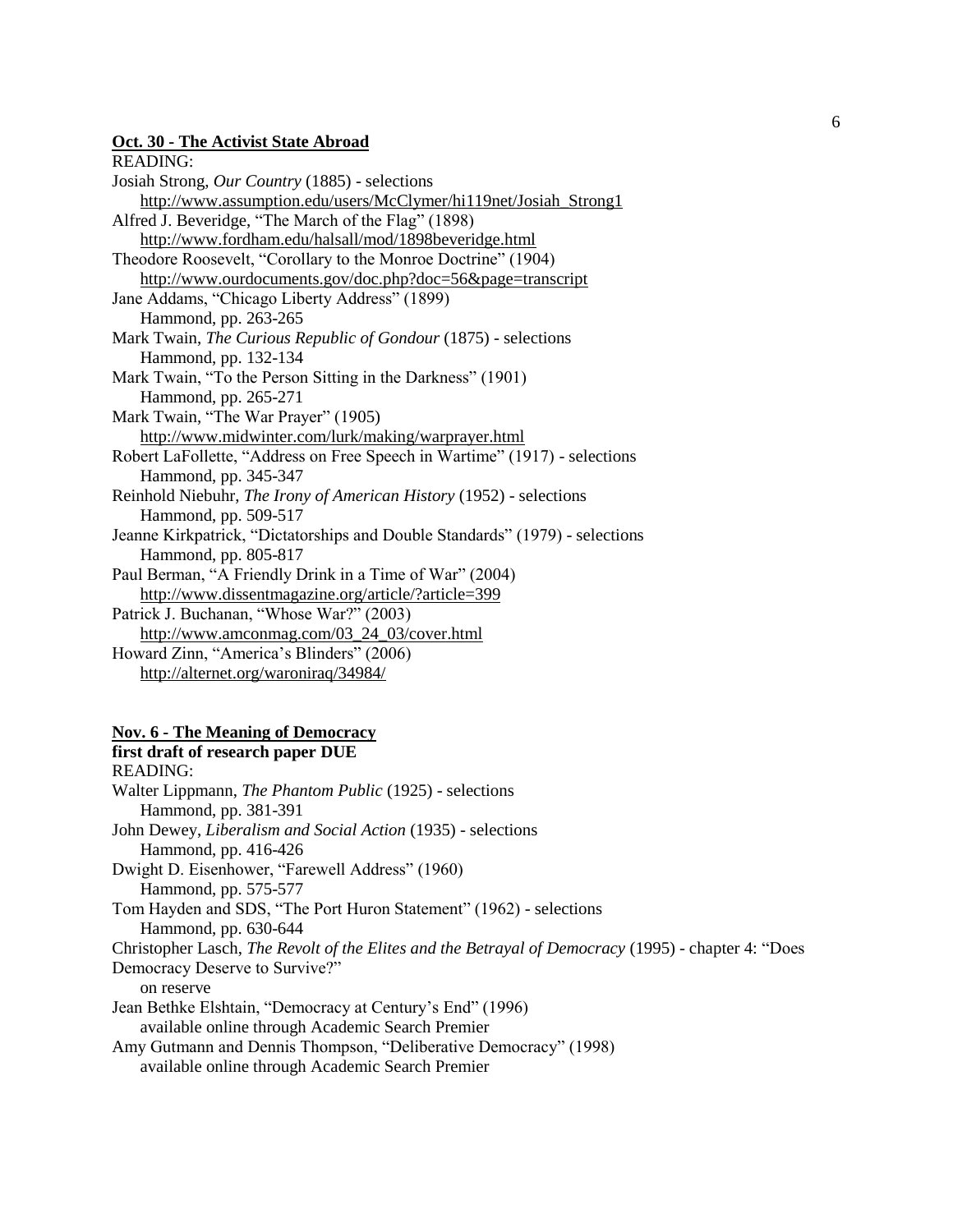#### **Nov. 13 - Authority and Order**

READING:

| Herbert Marcuse, "Liberation from the Affluent Society" (1967) |  |  |  |
|----------------------------------------------------------------|--|--|--|
|                                                                |  |  |  |

<http://www.marcuse.org/herbert/pubs/60spubs/67dialecticlib/67LibFromAfflSociety.htm>

Jerry Rubin, "A Yippie Manifesto" (1968)

<http://www.montgomerycollege.org/Departments/hpolscrv/yippiemanifesto.html>

Saul Alinsky, *Rules for Radicals* (1971) - selections

Hammond, pp. 765-773

Russell Kirk, *The Conservative Mind: From Burke to Eliot* (1953) - chapter 1: "The Idea of Conservatism" on reserve

Russell Kirk, "May the Rising Generation Redeem the Time?" (1991) <http://users.etown.edu/m/mcdonaldw/LECT377.HTM>

Wilfred M. McClay, "Over the Counterculture" (2006) available online through Academic Search Premier

### **Nov. 27 - Religion in Public Life**

READING: Walter Rauschenbusch, *Christianizing the Social Order* (1912) - selections Hammond, pp. 332-336 Ronald Reagan, "Address before the National Association of Evangelicals" (1983) Hammond, pp. 825-830 Wilfred M. McClay, "Two Concepts of Secularism" (2000) available online through Academic Search Premier Stephen L. Carter, "Beyond Neutrality" (2000) available online through Academic Search Premier Stanley Hauerwas et. al., "The Naked Public Square Now" (2004) available online through Academic Search Premier David Brooks, "One Nation, Enriched by Biblical Wisdom" (2004) [http://www.nytimes.com/2004/03/23/opinion/23BROO.html?ex=1395378000&en=29dd293924f3927](http://www.nytimes.com/2004/03/23/opinion/23BROO.html?ex=1395378000&en=29dd293924f39274&ei=5007&partner=USERLAND) [4&ei=5007&partner=USERLAND](http://www.nytimes.com/2004/03/23/opinion/23BROO.html?ex=1395378000&en=29dd293924f39274&ei=5007&partner=USERLAND) Randall Balmer, "Jesus Is Not a Republican" (2006) <http://chronicle.com/free/v52/i42/42b00601.htm> Kevin Phillips, "Theocons and Theocrats" (2006) available online through Academic Search Premier Michelle Goldberg, "Kingdom Coming: The Rise of Christian Nationalism" (2006) <http://www.salon.com/books/feature/2006/05/12/goldberg/> D. G. Hart, *A Secular Faith: Why Christianity Favors the Separation of Church and State* (2006) - selections <http://chapters.ivanrdee.com/15/666/1566635764ch1.pdf>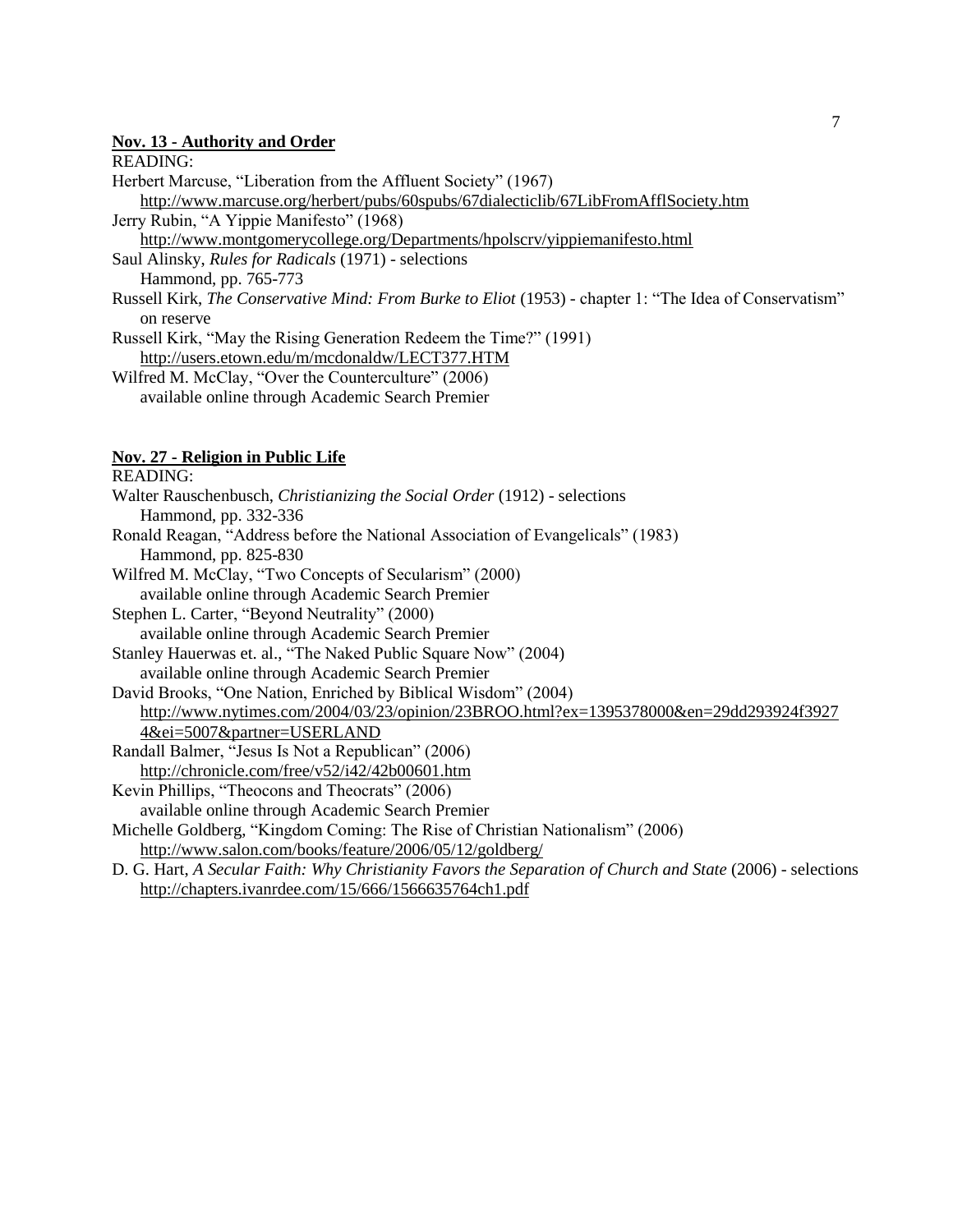#### **Dec. 4 - National Identity**

READING: Twelve Southerners, *I'll Take My Stand* (1930) - selections <http://xroads.virginia.edu/~MA01/White/anthology/agrarian.html> James Baldwin, *Nobody Knows My Name* (1961) - selections Hammond, pp. 596-603 Martin Luther King, *Stride toward Freedom* (1958) - selections Hammond, pp. 648-653 Martin Luther King, "Letter from Birmingham Jail" (1963) Hammond, pp. 653-662 Martin Luther King, "Lincoln Memorial Address" (1963) Hammond, pp. 662-664 Malcolm X, "Message to the Grass Roots" (1963) <http://americanrhetoric.com/speeches/malcolmxgrassroots.htm> Malcolm X, "The Ballot or the Bullet" (1964) Hammond, pp. 664-674 Stokely Carmichael, "What We Want" (1966) Hammond, pp. 703-708 Roy Wilkins, "Address before the NAACP Convention" (1966) - selections Hammond, pp. 708-709

### **Dec. 11 research papers DUE; presentations of papers in class**

**Dec. 18 take-home exam DUE; presentations of papers in class (cont.)**